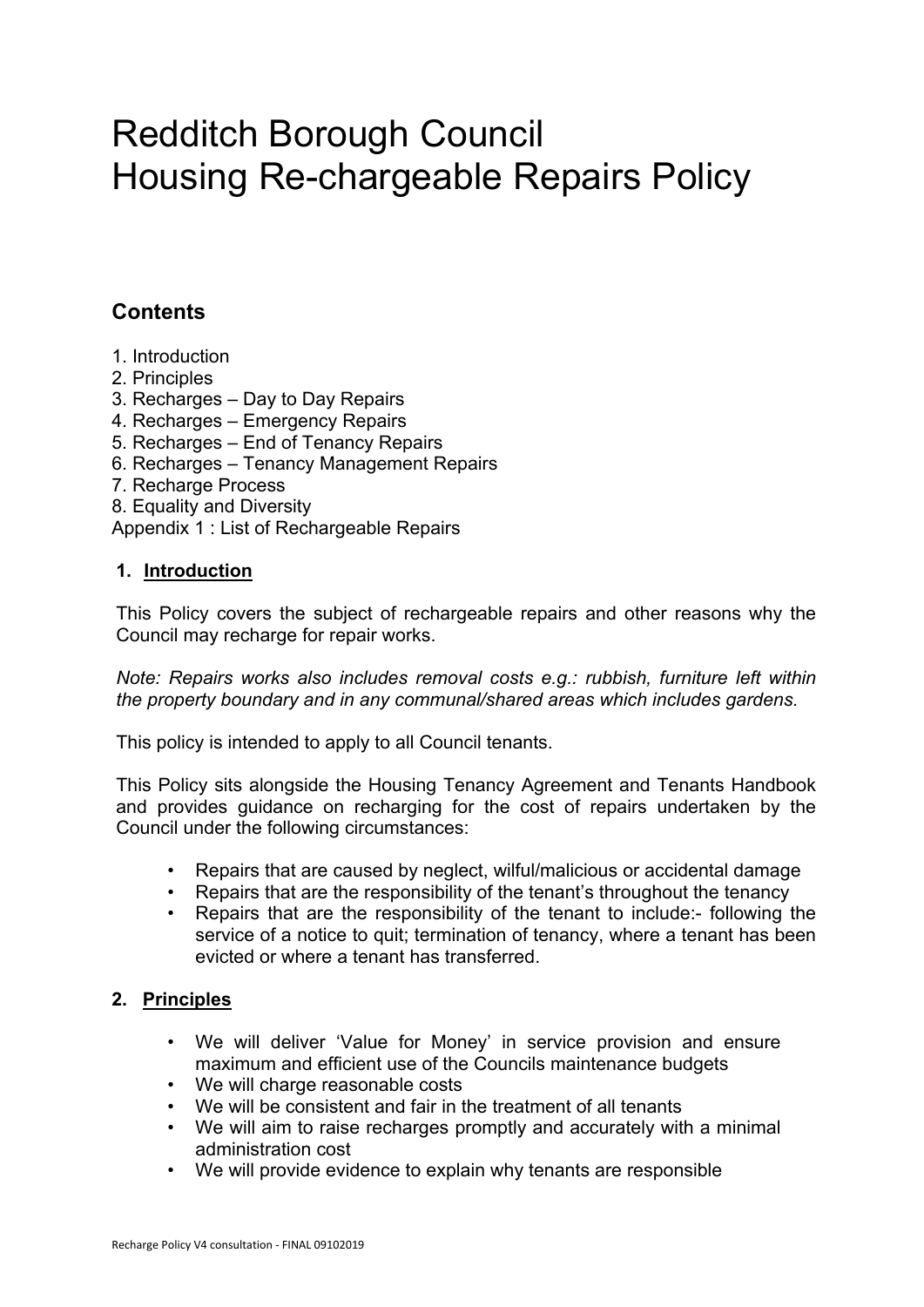# **3. Recharges – Day to Day Repairs**

3.1 When a repair is requested through the Repairs Contact Centre, staff will determine whether the request is a landlord's responsibility, a tenant's responsibility or a rechargeable repair.

The following list, which is not exhaustive, are repairs which the Council deems as rechargeable to both the current or former tenant of the property: For example:

- The removal or disposal of any items left in common areas that should not be there or that you have left once you have moved out of your property.
- The completion of any work we have asked you to do but you have failed to do
- Repairing or replacing what we consider to be your responsibility eg: broken windows, lock changes for lost keys, plugs and chains to sinks and baths.
- Damage; e.g. smashed doors, DIY which has damaged the fabric of the property
- Blockages from placing items down sinks/drains; eg: wet wipes, nappies, cooking fat
- Delays in providing emergency access for repair works where it detrimental to the property or another property and causes works that could have been avoided.
- Missed appointments; eg a contractor that incurs a call out fee for missed appointments
- Court costs to gain access for essential or statutory repairs, maintenance or services – also covered below
- Damage to the property when failing to report a problem also covered below

*NOTE: Further information on Tenants and Landlord Responsibilities are set out within the Housing Tenancy Agreement and Conditions. Further advice is also provided in the Tenants Handbook.*

Costs associated with rechargeable repairs are listed in Appendix 1 and in fees and charges for rechargeable works.

*NOTE: Fees and Charges are reviewed each year, they also attract inflationary costs. Elected Members approve all Council Fees and Charges.*

3.2 Tenants must report any problem to the Repairs Contact Centre as soon as they are aware. The Council cannot accept any liability to repair the property until it has been reported. This includes communal/shared areas.

Where a delay in reporting the repair has resulted in further damage to the property e.g.: damp that has resulted in damage that could have been prevented; tenants will be charged for the cost of the repair.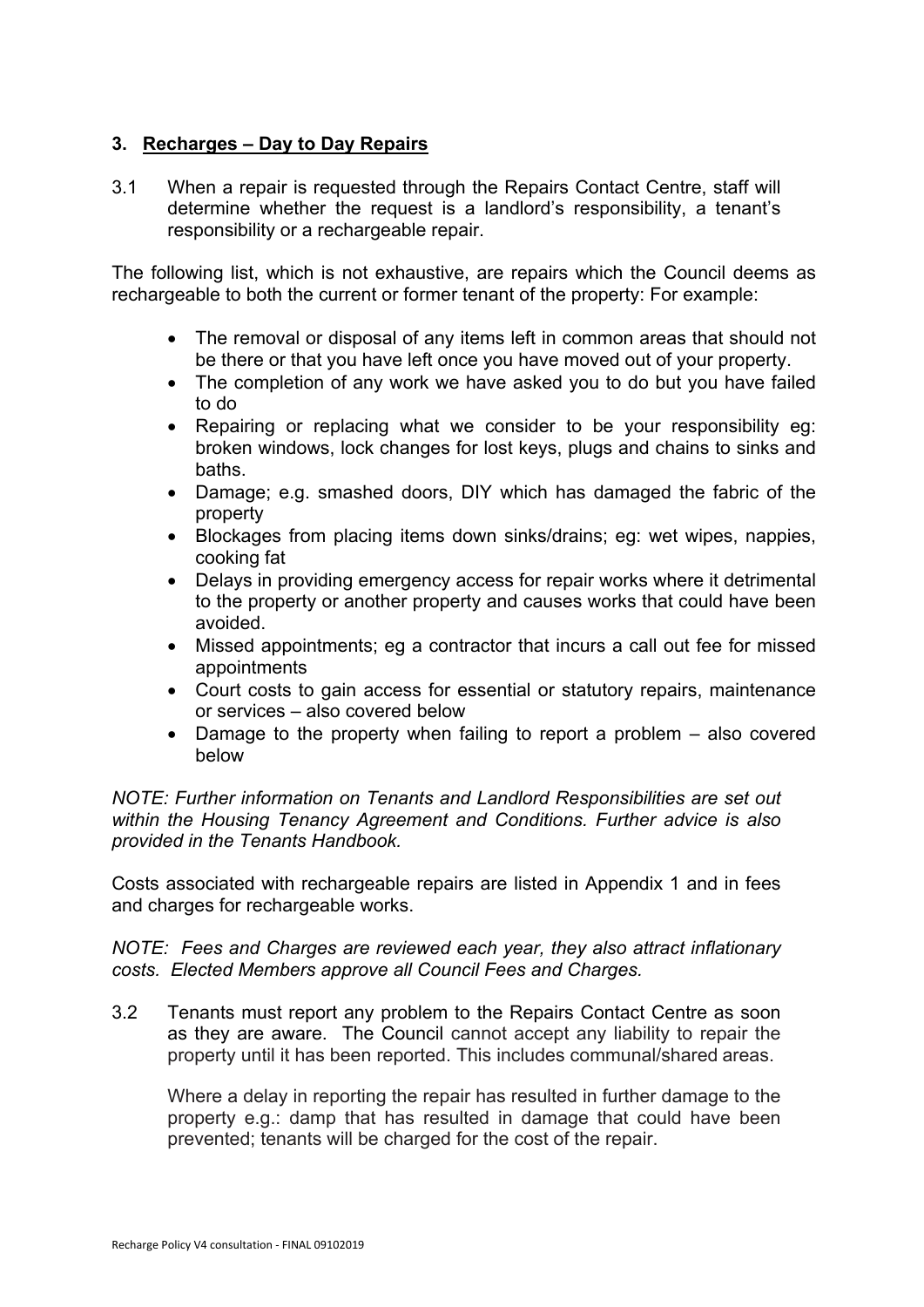3.3 The Council are responsible for carrying out specific services to the property; e.g. gas servicing and electrical testing. Tenants must provide access for the Council to carry out their responsibilities.

If a tenant doesn't provide access to carry out these services the Council will take legal action (involve the Courts) to gain access. The tenant will be recharged for the associated costs of this action.

# **4**. **Emergency Repairs**

4.1 In an emergency, such as a flood, the Council may have to take immediate action to gain access to your home to limit damage to your property or adjoining property. The Council may have to gain access if you are not at home.

If this emergency is deemed as tenant's responsibility; e.g. leaking washing machine resulting in water damage to your or neighbouring properties, you will be recharged for the cost of any repairs to include the cost of gaining access.

*NOTE: Emergency repairs are deemed to be something that would be a risk to life, serious injury or affect the health and safety of an individual or property.*

#### **5**. **Recharges – End of Tenancy**

- 5.1 When a tenant wishes to end their tenancy they must complete a valid 28 days' notice to end their tenancy. The procedure associated with the ending of a tenancy in relation to rechargeable repairs is as follows:
	- a. A housing officer will make contact with the tenant and arrange a pretermination inspection. A housing officer and or a repairs and maintenance supervisor will carry out the inspection.
	- b. At the inspection the tenant or their next of kin/executor (who must be present) will be advised of all of their responsibilities prior to moving out or termination of the tenancy.

*NOTE: The inspection will include all aspects within the boundary of the property e.g.: gardens, sheds, garages (to include separately rented garages) and lofts.*

- c. The tenant, housing officer and or the repairs and maintenance supervisor will view the whole of the property discussing and agreeing what repairs need to be completed by the tenant prior to handing in the keys.
- d. If any repair responsibilities are identified and agreed to be completed by the tenant; a further appointment for re-inspection will be arranged.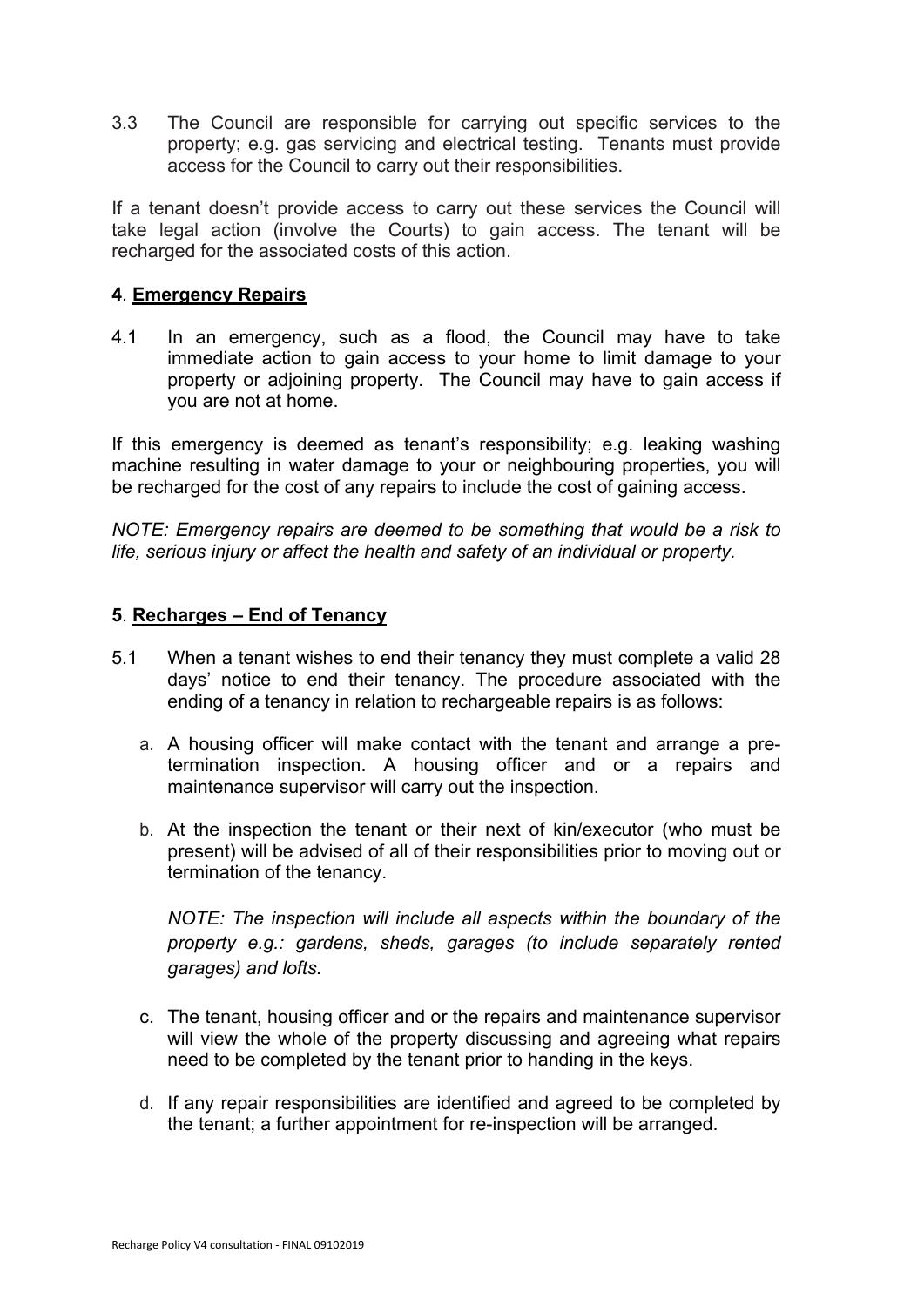e. If any repairing responsibilities are identified that the tenant is unable to carry out, advice will be provided regarding the rechargeable cost of the repair that the Council will have to carry out following termination of the tenancy.

*NOTE: During the inspection a Pre-termination Inspection Form will be completed by the Housing Officer. Any repairing responsibilities and agreement for the Council to repair and recharge for will be noted; both the officer and the tenant will sign forming an agreement between the tenant and the council.*

*If the tenant fails to allow us to inspect the property or they fail to carry out repair works as agreed during the inspection they will still be recharged the cost of completing repairs that are deemed as their responsibility***.**

*NOTE: In the cases of transfers to another council property the offer of the new tenancy will be withdrawn.*

f. On receipt of the property keys by the Voids Team, the property will be inspected again. Any rechargeable repairs identified will be noted and a Repair and Rechargeable Works form will be completed by the Inspector. Photographs of anything deemed as tenant's responsibility and rechargeable will be taken.

The Repairs and Rechargeable Works form will be sent with supporting evidence to the Income Team, who will raise an invoice and send out to the former tenant.

g. The Income Team will liaise with the former tenant in making the necessary payment arrangements.

*NOTE: Failure to make payment arrangements or keep to them will result in the Council following their recovery procedures which could result in the former tenant being taken to Court and a Money Judgement order being made against them for the outstanding debt.* 

5.2 Where the tenant is deceased and their next of kin/executor complete a Termination of Tenancy on their behalf, the Council may not seek to recover any costs that would have been deemed to be rechargeable.

# **6. Recharges – Tenancy Management**

- 6.1 Recharges may also be identified by housing officers in the following circumstances/ reasons:
	- Damage identified following routine property inspections, maintenance or servicing
	- Mutual exchange/transfer inspections
	- Unauthorised alterations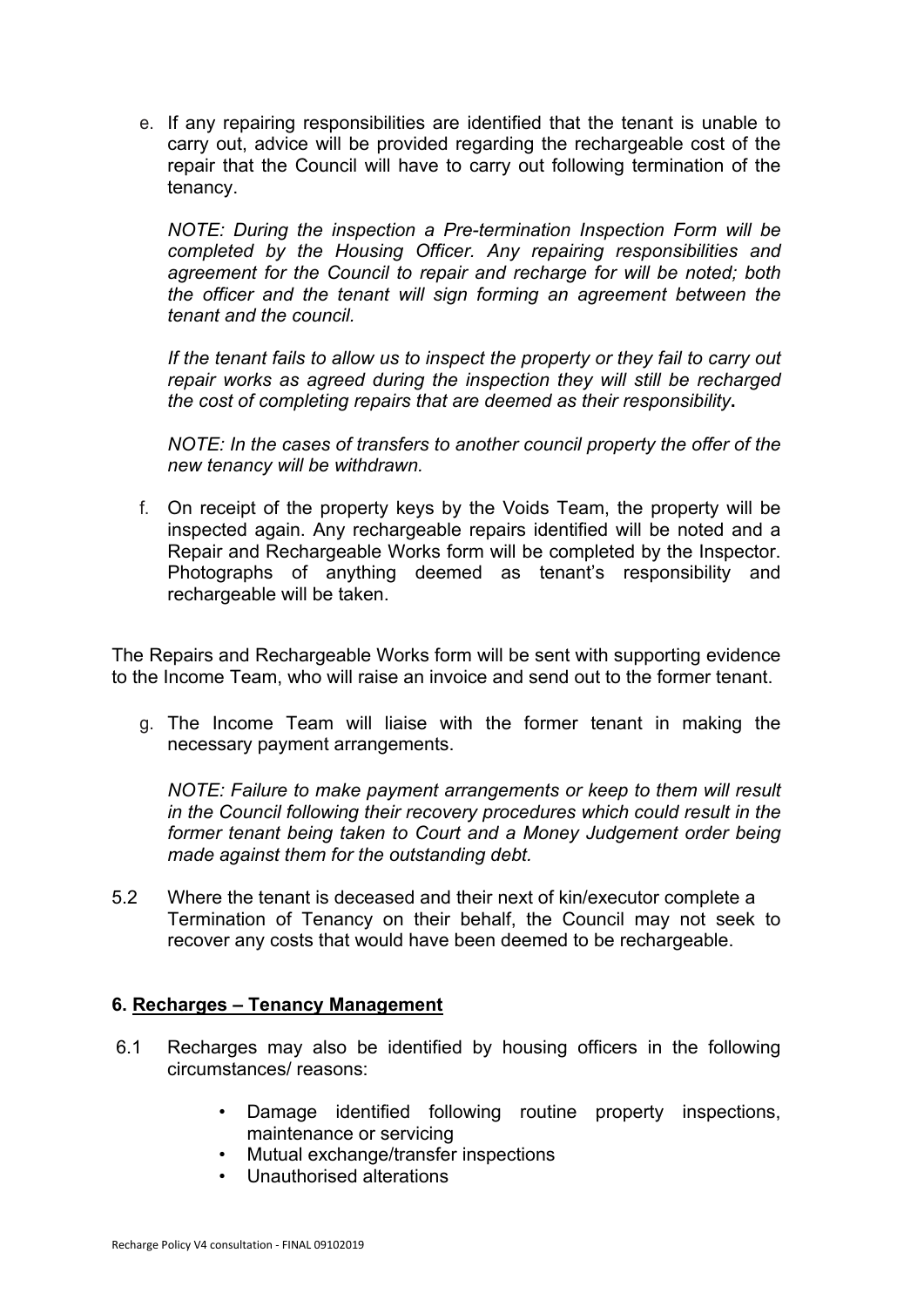- Rubbish, fly tipping, blocked refuse chutes
- Excessive hoarding of items within the property
- Dog fouling within the property boundary or any shared/communal areas to include gardens and open spaces.
- Graffiti within the property boundary or any shared/communal areas
- Garage evictions (to include clearance costs and lock change costs)
- Removal of garden shrubs and trees
- Removal of garden rubbish
- Maintenance of gardens where it is the responsibility of tenant(s)

In these instances the tenant will have the opportunity to put matters right at their own cost to avoid recharges, a housing officer or maintenance supervisor will provide the appropriate advice and assistance.

*NOTE: Any repairs tenants have carried out must be done so by a competent and suitably qualified person. The Council reserves the right to inspect repairs after completion.*

# **7. Recharging Process**

7.1 There are two methods of recharging.

**Method 1**: The tenant pays for a rechargeable repair in advance of the work being carried out. e.g. lock changes and blocked drains.

**Method 2**: The tenant will be sent an invoice following the works being carried out e.g.: where an emergency repair has been carried out or the repairs are identified as rechargeable after it is completed.

In most circumstances **method 1** will be applied, however, the Council accepts that some tenants will not be in a financial position to pay for rechargeable repairs in advance. In these cases **method 2** will be applied.

Also, if by delaying a rechargeable repair due to lack of financial means will cause further damage to the property **method 2** will also be applied.

Any rechargeable repairs that won't cause further damage to the property will not be undertaken until the tenant complies with **method 1.**

7.2 In some circumstances the Council may decide not to recharge. A Senior Housing Manager will have authority for making discretional decisions:

The type of instances where discretion may be applied are as follows:

 Where damage to property is due to a reported crime e.g. a broken window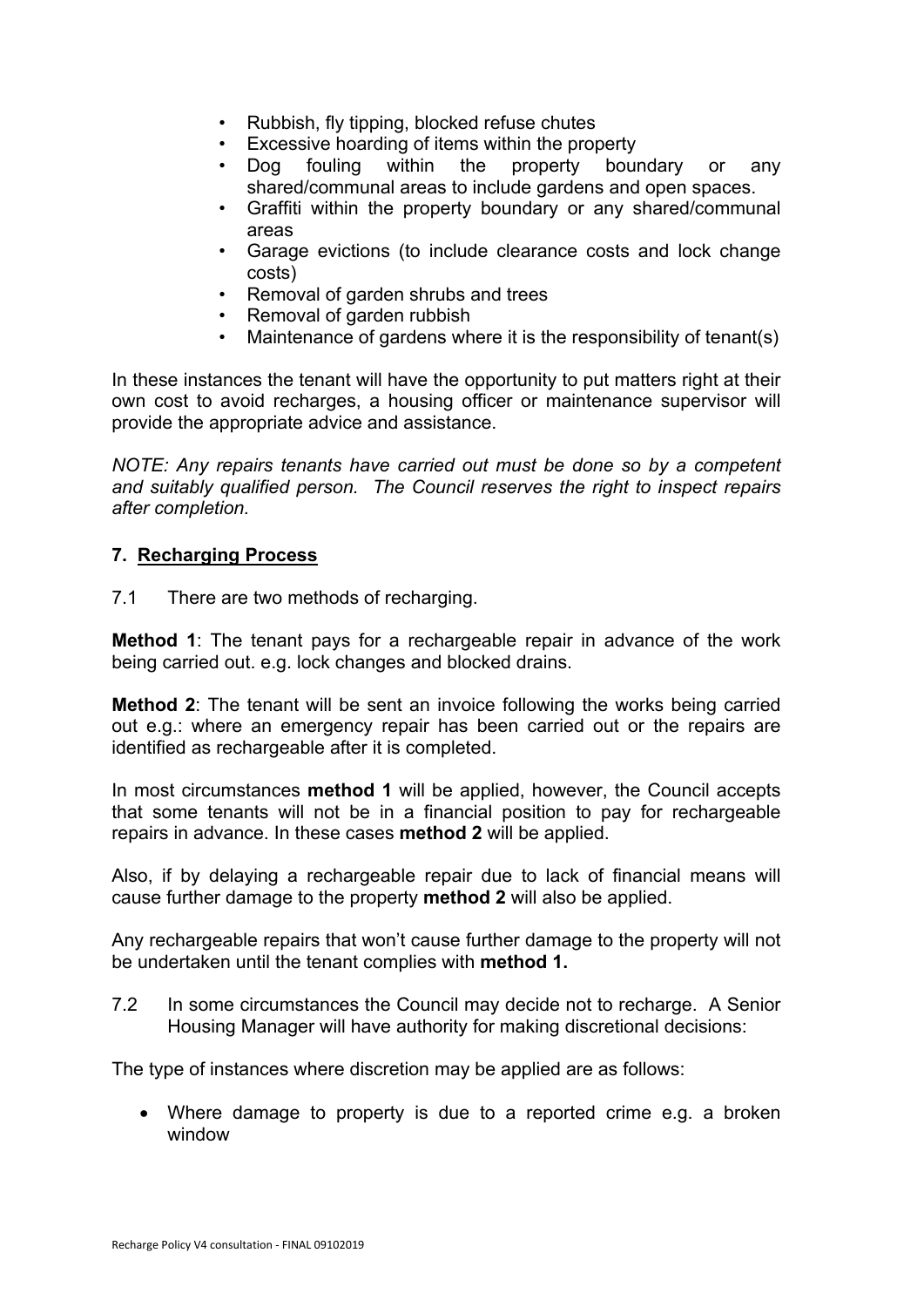- Where a tenant is unable to meet their repairing responsibilities; e.g. for heath/mental health and has no other means to meet their responsibilities; e.g. family, financially
- 7.3 There is no right of appeal against rechargeable decisions; however, should a tenant be dissatisfied with the manner in which the Council applies this policy the tenant should make a formal complaint following the Councils Complaints policy.

# **8. Equality and Diversity**

This Council has an Equality and Diversity Policy, which is related to the implementation of this policy. Equality Impact Assessments will also be conducted to ensure the needs of all communities are met in adopting this policy.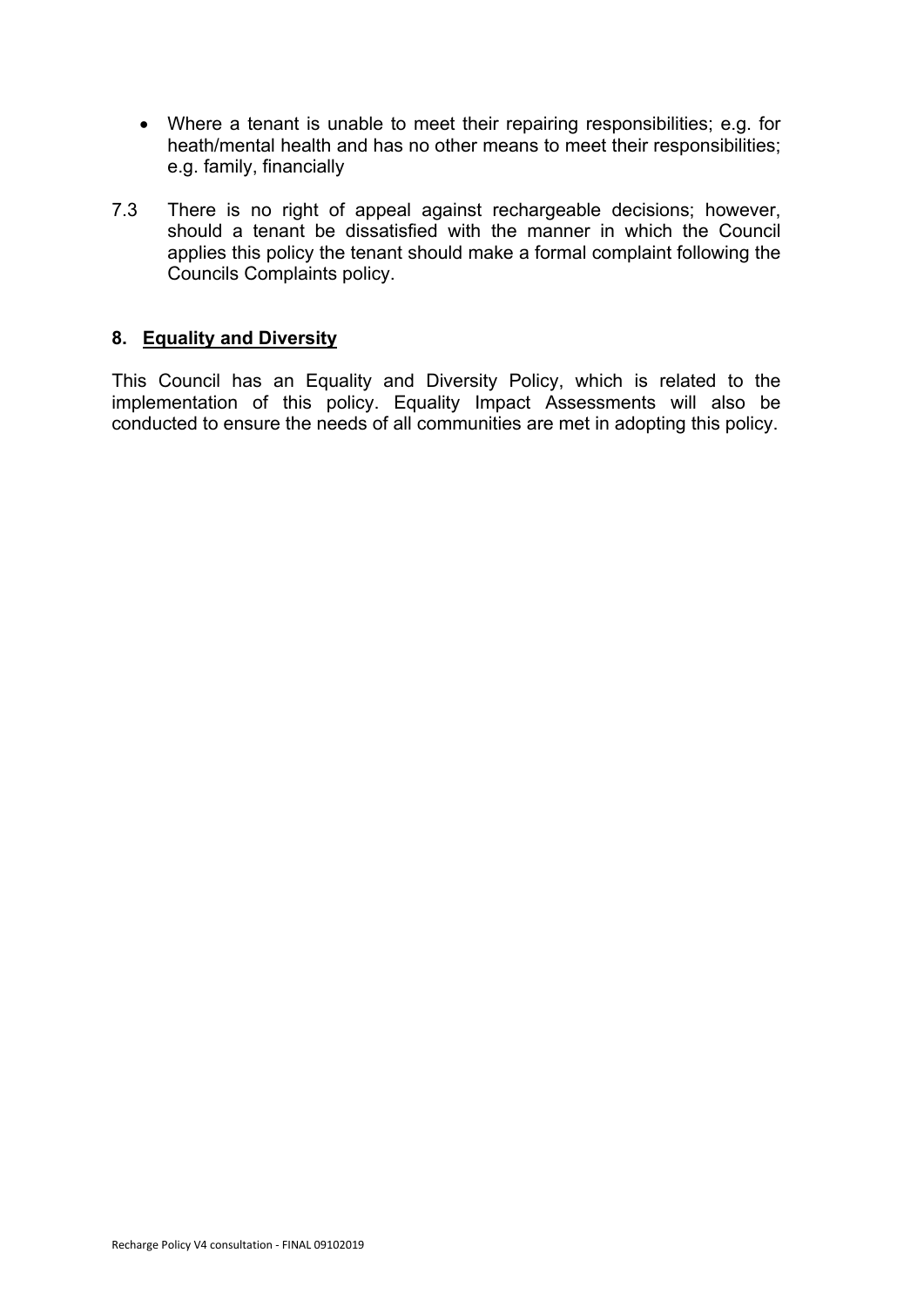# **APPENDIX 1 : LIST OF RECHARGEABLE REPAIRS**

| <b>Trade</b>     | <b>Work detail</b>                                                                      | Charge              |
|------------------|-----------------------------------------------------------------------------------------|---------------------|
| General          | Gain Entry or where a warrant is required                                               | £20.00              |
| General          | Call out charge or make safe + the repair work undertaken                               | £20.00              |
| General          | Boarding up window or door - Small, Medium & Large                                      | £50.00              |
| Glazing          | Replace single glazed 6mm thick glass pane - Small,<br>Medium & Large                   | £80.00              |
| Glazing          | Replace 28mm double glazed unit - window or door (all<br>sizes)                         | £145.00             |
| Plumbing         | Unblock sinks, wash basin, bath or WC                                                   | £30.00              |
| Plumbing         | Replacing plugs and chains to baths, sinks and wash<br>hand basins                      | £15.00              |
| Plumbing         | Replace wash hand basin- Inc. fixtures & fittings                                       | £145.00             |
| Plumbing         | Replace WC pan & cistern - Inc. fixtures & fittings                                     | £140.00             |
| Plumbing         | Replace bath - Inc. fixtures & fittings (not Inc. bath panel)                           | £460.00             |
| Plumbing         | Replace bath panel                                                                      | £65.00              |
| Plumbing         | Replace stainless steel sink Inc. F&F                                                   | £165.00             |
| Plumbing         | Blocked drainage systems and soil stacks                                                | <b>By Quotation</b> |
| Plumbing         | Replace toilet seat                                                                     | New in TC           |
| Carpentry        | Replace keys and locks to doors, windows and garages if<br>they are lost or stolen      | £60.00              |
| Carpentry        | Replace lost or stolen key fobs                                                         | £5.50               |
| Carpentry        | Replace kitchen unit draw or door                                                       | £70.00              |
| Carpentry        | Replace cupboard latches and handles                                                    | £30.00              |
| Carpentry        | Repair kitchen unit draw or door                                                        | £70.00              |
| Carpentry        | Replace internal doors - none fire door 110/door                                        | £100.00             |
| Carpentry        | Replace external doors (UVPC) - None Fire Door                                          | £720.00             |
| Carpentry        | Replace Wooden door - Fire door Inc. Intumescent strips                                 | £500.00             |
| Carpentry        | Replace door handles and latches (internal doors only)                                  | £50.00              |
| <b>Electrics</b> | Replace florescent light fitting and tubes/starters                                     | £45.00              |
| Electrics        | Re-fix or renew electrical accessories - switch, sockets,<br>pendant                    | £50.00              |
| <b>Electrics</b> | Replace damaged/broken 240v smoke alarm + new test<br>certificate                       | £90.00              |
| Electrics        | Disconnect/remove illegal wiring & electrical accessories<br>& reinstate wiring + Tests | £400.00             |
| Electrics        | Carry out electrical test certificate                                                   | £120.00             |
| Gas              | Turning gas on following capping                                                        | £50.00              |
| Gas              | Rehang radiator                                                                         | £80.00              |
| Gas              | Replace TRV thermostat                                                                  | £35.00              |
| <b>Building</b>  | <b>Repair Plastering</b>                                                                | <b>By Quotation</b> |
| <b>Building</b>  | Repair of walls/patio's                                                                 | <b>By Quotation</b> |
| Environmental    | Garden maintenance                                                                      | <b>By Quotation</b> |
| Environmental    | Garden rubbish removal - small                                                          | <b>By Quotation</b> |
| Environmental    | Garden rubbish removal - large (skip load/van load)                                     | <b>By Quotation</b> |
| Environmental    | <b>Bulky Waste removal</b>                                                              | £8.50 per           |